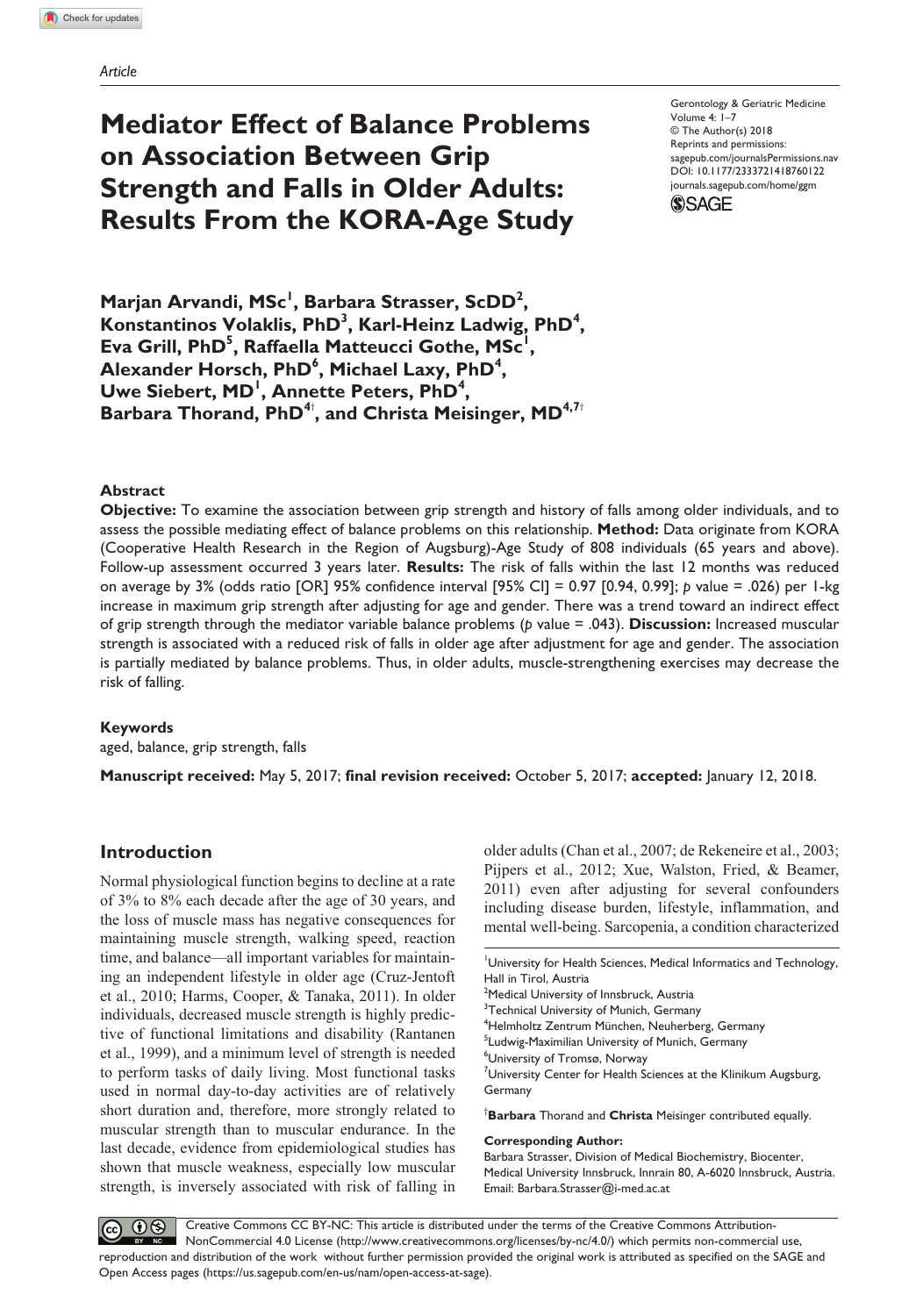by progressive loss of muscle mass and strength and decreased physical performance, represents an important risk factor for falls, especially in older people (Cruz-Jentoft et al., 2010; Rubenstein, 2006). Findings from the ilSIRENTE study suggest that sarcopenic participants are over 3 times more likely to fall relative to nonsarcopenic individuals, regardless of age, gender, and other confounding factors (Landi et al., 2012). Based on a meta-analytic evaluation of 16 prospective and retrospective studies, muscle weakness, balance, and gait deficits are the major risk factors for falls in adults over the age of 60 years (Rubenstein, 2006). Furthermore, the increase in body sway, generally observed with aging, has been identified as a major factor responsible for an increased risk of falling among older adults (Maki, Holliday, & Topper, 1994). It was hypothesized that the decrease in maximal muscle strength could be a main cause of postural instability (Cattagni et al., 2014). Thus, muscle strength may be a marker of other factors, such as balance, which itself affect falls. The objective of this study was to examine the association between grip strength and history of falls among older men and women in a prospective population-based cohort study. We hypothesized that grip strength is inversely associated with falls and that this association is mediated by balance problems.

# **Materials and Methods**

#### *Participants*

Data used in this study stemmed from the KORA (Cooperative Health Research in the Region of Augsburg)-Age Study conducted in the years 2008 and 2009. This study is a follow-up of all participants who took part in at least one of the four cross-sectional MONICA (Multinational Monitoring of Trends and Determinants in Cardiovascular Diseases)/KORA surveys that were performed between 1984 and 2001 in the city of Augsburg and the two adjacent counties. Altogether, 1,079 people aged 65 years and older took part in the KORA-Age baseline examination, and 822 people participated in the follow-up about 3 years later. Participants with incomplete data on falling (dependent variable) and maximum grip strength (main exposure) at baseline and follow-up were excluded. After these exclusions, 808 individuals (409 men/399 women) aged 75 years  $(M) \pm 6$  (*SD*) years at baseline and 78  $\pm$  6 years at follow-up remained for the main analyses. The study was approved by the local authorities, and all subjects provided written informed consent.

# *Grip Strength*

Handgrip strength was assessed using the Jamar dynamometer (Saehan Corp.). The Jamar dynamometer was placed in the dominant hand of the participant. Three trials, with brief pauses, were allowed at baseline and at follow-up. Participants were encouraged to exert their maximal grip strength. The maximum value of three handgrip measurements in kilograms at baseline and at follow-up were used in different analyses as the main independent variable.

# *Falls*

During a standardized face-to-face interview, participants were asked whether they had fallen in the previous 12 months before the date of interview at baseline and at follow-up. In case of a positive answer, they were asked whether they had one or more falls. In this study, a dichotomous variable with the values 0 for participants with no falls and 1 for those with one or more falls at baseline and at follow-up was defined as the outcome.

## *Confounders and Mediators*

Age and gender were considered as the two main confounders. In a face-to-face interview, using standardized questions from the balance section of the National Health and Nutrition Examination Survey Questionnaire ([http://www.cdc.gov/nchs/data/nhanes/ba.pdf\)](http://www.cdc.gov/nchs/data/nhanes/ba.pdf), participants were asked whether they had vertigo or dizziness, difficulty with balance, or did fall in the past 12 months before baseline and before follow-up. If the answer was "yes," the exact type of problems (i.e., vertigo/dizziness; balance problem, falls) were assessed.

### *Statistical Analysis*

Descriptive results are presented as mean values with standard deviation for continuous variables and as frequencies (%) for categorical variables at both baseline and follow-up. Appropriate statistical tests  $(\chi^2)$  test for categorical variables and the Wilcoxon–Mann–Whitney test for continuous variables) were performed to detect statistically significant differences between men and women at baseline and at follow-up. Logistic regression analysis was performed to examine the association between grip strength per 1-kg increase and falls (yes/no) at enrollment and at follow-up. As sensitivity analysis, ordinal logistic regression models with the outcomes (falls at baseline and at follow-up) coded as an ordinal variable (falls: no, one, more than one) were performed.

Generalized estimating equations (GEE) with empirical covariance matrix and unstructured (and exchangeable) working correlation matrix were applied to determine the association between grip strength at baseline and follow-up and falls during the previous 12 months at baseline and at follow-up as repeated measurements. Crude and adjusted (for age and gender) odds ratios (OR) with 95% confidence intervals (95% CI) were determined. The interaction term between gender and maximum grip strength in the main and sensitivity analyses at baseline and at follow-up was also added to the models and controlled for significance.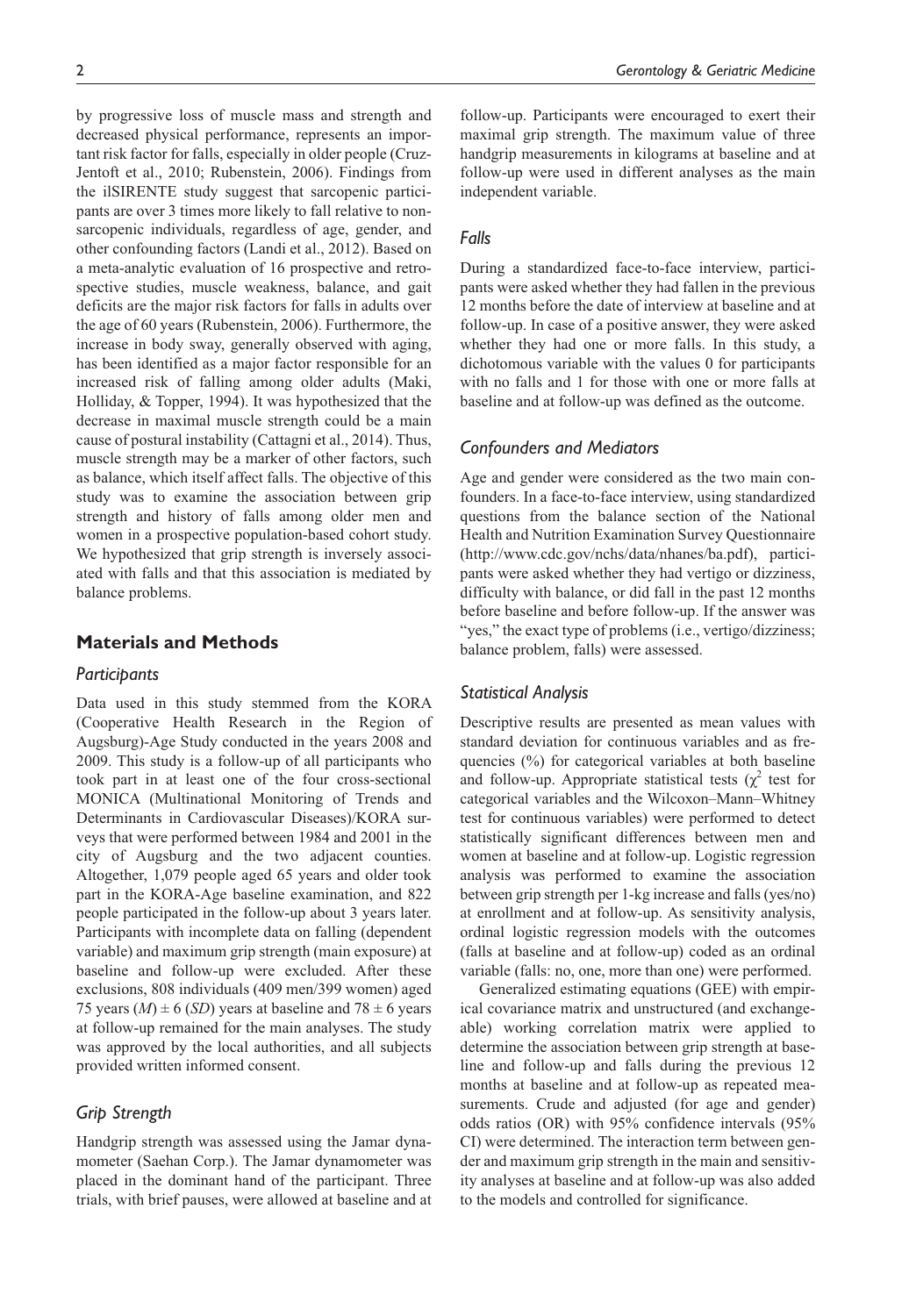|                                                                                            | <b>Baseline</b>    |                      |                        | Follow-up          |                      |         |
|--------------------------------------------------------------------------------------------|--------------------|----------------------|------------------------|--------------------|----------------------|---------|
|                                                                                            | Men<br>$(n = 409)$ | Women<br>$(n = 399)$ | $b$ value <sup>a</sup> | Men<br>$(n = 409)$ | Women<br>$(n = 399)$ | p value |
| Age, years—M (SD)                                                                          | 75(6)              | 75 (6)               | .6124                  | 78 (6)             | 78 (6)               | .6124   |
| Falls, $n$ $(\%)$                                                                          |                    |                      |                        |                    |                      |         |
| No falls                                                                                   | 362 (88)           | 323(81)              | .0086                  | 351 (86)           | 312(78)              | .0160   |
| $\mathsf{I}$ fall                                                                          | 27(7)              | 49 (12)              |                        | 34(8)              | 55 (14)              |         |
| More than I fall                                                                           | 20(5)              | 27(7)                |                        | 24(6)              | 32(8)                |         |
| Balance problems (yes), n (%)                                                              | 62(15)             | 82(21)               | .0765                  | 90(22)             | 104(27)              | .1565   |
| Maximum grip strength, M (SD)                                                              | 36(8)              | 22(5)                | < 0001                 | 35(9)              | 21(6)                | < 0001  |
| Prevalence of at least one fall by tertiles of maximum grip strength $(kg)^{b}$ , n $(\%)$ |                    |                      |                        |                    |                      |         |
| Low <sup>c</sup>                                                                           | 16(34)             | 39(51)               | .047                   | 31(53)             | 30(35)               | .199    |
| Moderate                                                                                   | 21(45)             | 21(28)               | .520                   | 14(24)             | 34 (39)              | .031    |
| High                                                                                       | 10(21)             | 16(21)               | .038                   | 13(22)             | 23(26)               | .035    |

**Table 1.** Characteristics of Eligible Participants in the KORA-Age Study (2008-2011) Stratified by Gender at Baseline and at Follow- $Up (n = 808)$ .

*Note.* KORA = Cooperative Health Research in the Region of Augsburg.

<sup>a</sup>The *p* value of the differences between men and women.

 $^{\rm b}$ Tertiles at follow-up are based on the distribution of maximum grip strength at follow-up.

c Low: baseline: men, ≤31 (kg); women, ≤20 (kg); follow-up: men, ≤31 (kg); women, ≤19 (kg). Moderate: baseline: men, >31 (kg) and ≤39 (kg); women, >20 (kg) and ≤24 (kg); follow-up: men, >31 (kg) and ≤37 (kg); women, >19 (kg) and ≤23 (kg). High: baseline: men, >39 (kg); women, >24 (kg); follow-up: men, >37 (kg); women, >23 (kg).

Furthermore, Baron and Kenny and bootstrap methods were performed and compared to assess the indirect effect of the potential mediator "balance problems" on the association between grip strength and falls after adjusting for age and gender at follow-up. Significant differences in the mediator by outcome were assessed by  $\chi^2$  test. We tested mediation to divide the association between the outcome and independent variable into direct and indirect effects (through a mediator variable). For each model, as falling is a binary variable, the residuals were normalized and regression coefficients were standardized in the logistic regression analysis prior to estimating mediation effects. The pathways from the independent variable to the mediator (alpha) and then to the outcome (beta), and to the outcome (crude and adjusted for the mediator; tau, tau prime) were estimated, and the association between the outcome and independent variable was divided into direct and indirect parts. Sobel, Goodman, and Aroain tests were performed to determine whether the effect of the potential mediator was significant. Data analysis was performed using the statistical software package SAS 9.4 (SAS Inc., Cary, NC, USA).

# **Results**

#### *Descriptive Characteristics*

Baseline and follow-up characteristics of the 808 individuals used in the main analyses (409 men/399 women) are presented in Table 1. Mean age values were the same in men and women at follow-up and at baseline. Men displayed higher maximum grip strength compared with women (*M*: 36 kg and 35 kg vs. 22 kg and 21 kg at

baseline and at follow-up, respectively;  $p$  value  $\leq 0.0001$ ). In contrast, women were more frequently affected by falls ( $p$  value = .009 and .016 at baseline and at followup, respectively) in the previous 12 months and by balance problems ( $p$  value = .077 and .157 at baseline and at follow-up, respectively). Both men and women had more falls and balance problems at follow-up in comparison with baseline ( $p$  value = .0001 and <.0001, respectively).

#### *Association Between Grip Strength and Falls*

To picture the relationship between grip strength and falls, maximum grip strength was classified into three groups using gender-specific tertiles as cutoff points. Table 1 also presents the frequencies of falls by tertiles of maximum grip strength for both men and women at baseline and at follow-up. Women had slightly more falls than men in the first tertile of maximum grip strength at baseline (51% vs. 34% at baseline and 35% vs. 53% at follow-up). Looking into the groups of women and men separately, both women and men exhibited more falls in the first tertile (i.e., participant with low maximum grip strength) in comparison with the third tertile (i.e., participants with high maximum grip strength;  $p$  value = .204 and .120 at baseline and  $p$  value = .0003 and .014 at follow-up for men and women, respectively; results not shown).

Initially, crude ORs with 95% CI and the *p* values were calculated for the confounders' age and gender. The odds for falls were lower in men than in women (baseline: OR [95% CI] = 0.55 [0.37, 0.82], *p* value = .003; follow-up: 0.59 [0.41, 0.85], *p* value = .005). Age was significantly associated with falls (age [continuous]: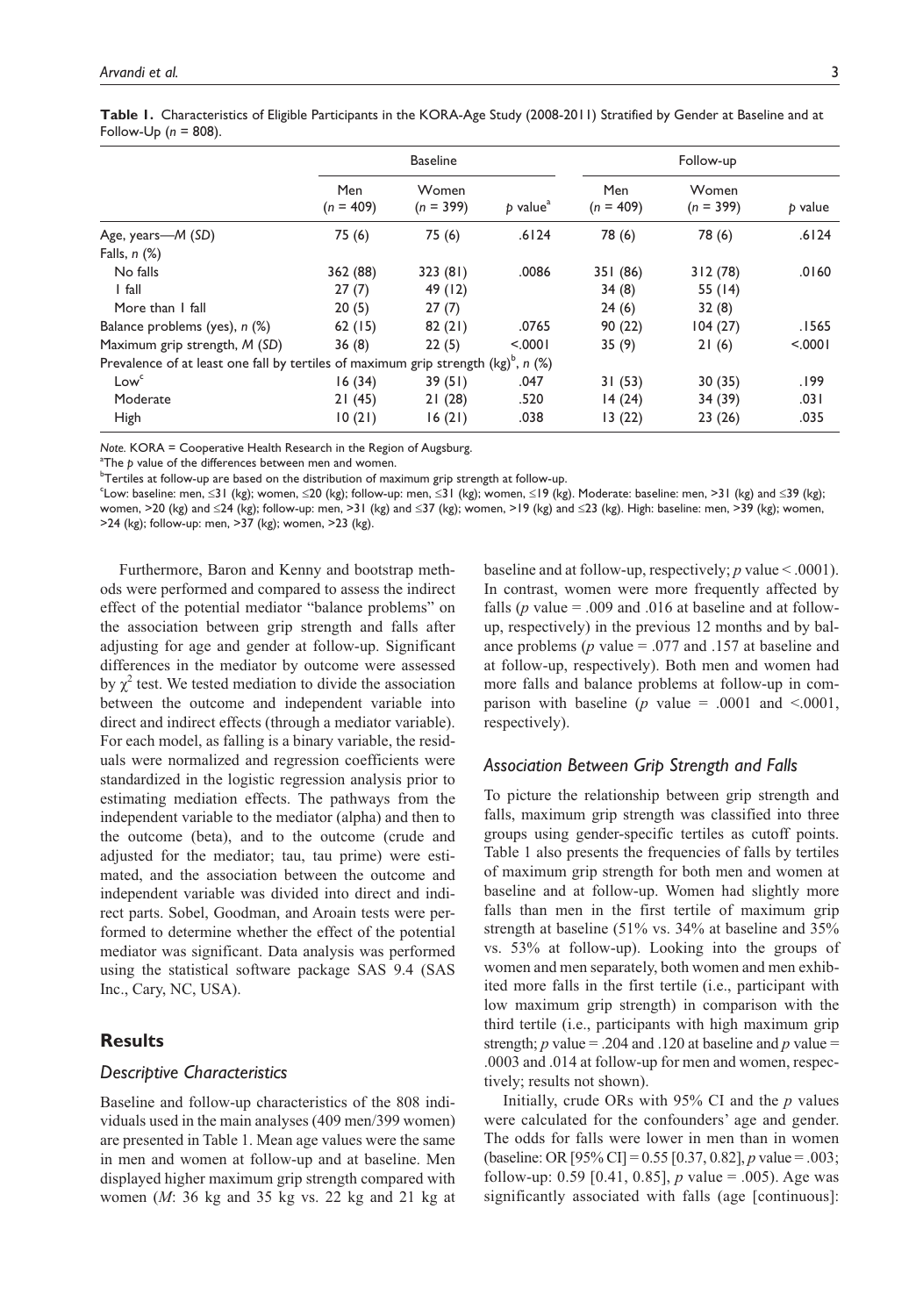| Table 2. Results From Logistic Regression and GEE: KORA-Age Study (2008-2011). |  |  |  |
|--------------------------------------------------------------------------------|--|--|--|
|--------------------------------------------------------------------------------|--|--|--|

| ORs (95% CI) <sup>a</sup><br>Logistic regression results           | p value |  |
|--------------------------------------------------------------------|---------|--|
| At baseline ( $n = 808$ ) <sup>b</sup>                             |         |  |
| Maximum grip strength<br>0.96 [0.94, 0.98]                         | < .0001 |  |
| $0.98$ [0.94, 1.01]<br>Maximum grip strength adjusted <sup>c</sup> | .1528   |  |
| At follow-up $(n = 808)^d$                                         |         |  |
| $0.95$ [0.93, 0.97]<br>Maximum grip strength                       | < 0001  |  |
| 0.97 [0.94, 0.99]<br>Maximum grip strength adjusted                | .0255   |  |
| Longitudinal result ( $n = 808$ )                                  |         |  |
| Maximum grip strength<br>$0.95$ [0.94, 0.97]                       | < 0.001 |  |
| $0.97$ [0.95, 0.99]<br>Maximum grip strength adjusted              | .0128   |  |

*Note.* GEE = generalized estimating equations; KORA = Cooperative Health Research in the Region of Augsburg; OR = odds ratio; CI = confidence interval.

<sup>a</sup>OR (95% CI) per 1-kg increase in maximum grip strength. <sup>b</sup>Outcome examined is falls in the previous 12 months prior to baseline.

<sup>c</sup>Adjusted for age and gender in overall results.

<sup>d</sup>Outcome examined is falls in the previous 12 months prior to follow-up.

1.06 [1.03, 1.09], *p* value = .0002; 1.10 [1.07, 1.14], *p* value  $\leq$  .0001, at baseline and at follow-up, respectively; results not shown). Table 2 summarizes the results of the logistic regression models examining the association between maximum grip strength and falls, with and without adjustment for age and gender at baseline and at follow-up. Grip strength was inversely associated with at least one fall in the previous 12 months prior to baseline and prior to follow-up (crude OR [95% CI] = 0.96 [0.94, 0.98], *p* value < .0001, and .95 [0.93, 0.97], *p* value < .0001, per 1-kg increase). The association became borderline nonsignificant after adjustment for age and gender at baseline (0.98 [0.94, 1.01],  $p$  value = .153) and borderline significant after adjustment for age and gender at follow-up (0.97 [0.94, 0.99],  $p$  value = .026). As a sensitivity analysis, falls were taken as an ordinal variable into an ordinal logistic regression model. An OR (95% CI) of 0.98 [0.95, 1.00],  $p$  value = .154, was observed in the sensitivity analysis in the adjusted model at baseline and 0.96 [0.93, 0.99], *p* value = .006, at follow-up. The interaction term between gender and maximum grip strength in the main and in the sensitivity analysis at baseline and at follow-up was not significant. Results from GEE analysis are shown in Table 2. The results show that, before and after adjustment for age and gender, grip strength was significantly associated with falls. Thus, individuals with low grip strength at baseline had a higher risk of falls during the 12 months prior to baseline and during the 12 months prior to follow-up. Figures 1 and 2 visualize the relationship between grip strength at baseline and at follow-up and falls and gender. Figure 1 shows that most individuals with low grip strength at baseline have low grip strength at follow-up and more falls. In addition, most individuals with high grip strength at baseline have high grip strength at follow-up and fewer falls. Figure 2 shows that most individuals with low grip strength at baseline have low grip strength at follow-up and most individuals with high

grip strength at baseline have high grip strength at follow-up (the same as in Figure 1). In addition, it shows that women have less grip strength than men at both baseline and follow-up.

Figure 3 illustrates the results of the analysis performed using the methods of Baron and Kenny and bootstrap, which were used to detect the indirect effect of grip strength through the mediator variable balance problems in the presence of the two confounders, age and gender. The total relationship between grip strength and falls was partitioned into the direct part of tau prime (−0.11) and the mediated part of alpha multiplied by beta ( $\alpha \cdot \beta$  = -.048). Repeating the analysis using the bootstrap method with 100,000 repeated sampling of data, almost the same results were achieved ( $\tau' = -0.11$ ) and  $\alpha \cdot \beta = -.055$ ). The values of the standardized coefficients with 95% CI gained through the bootstrapping method are shown in Figure 3. The results of different tests for significance of the indirect effect (Sobel, Aroain, and Goodman) showed that the indirect relationship between grip strength and falls through the mediator variable balance problems was significant (*p* value = .043 for Sobel and Goodman, and .041 for Aroain tests).

#### **Discussion**

The primary findings from the present study are as follows. First, grip strength is inversely associated with a history of falls among older men and women from the general population. More advanced age and female gender were significantly associated with falls and, after adjustment for them, the association between grip strength and falls became borderline nonsignificant at baseline and borderline significant at follow-up. The GEE approach, which considered data as repeated measurements of falls and grip strength over time, confirmed the results. Individuals with at least one fall during the 12 months prior to baseline and lower grip strength had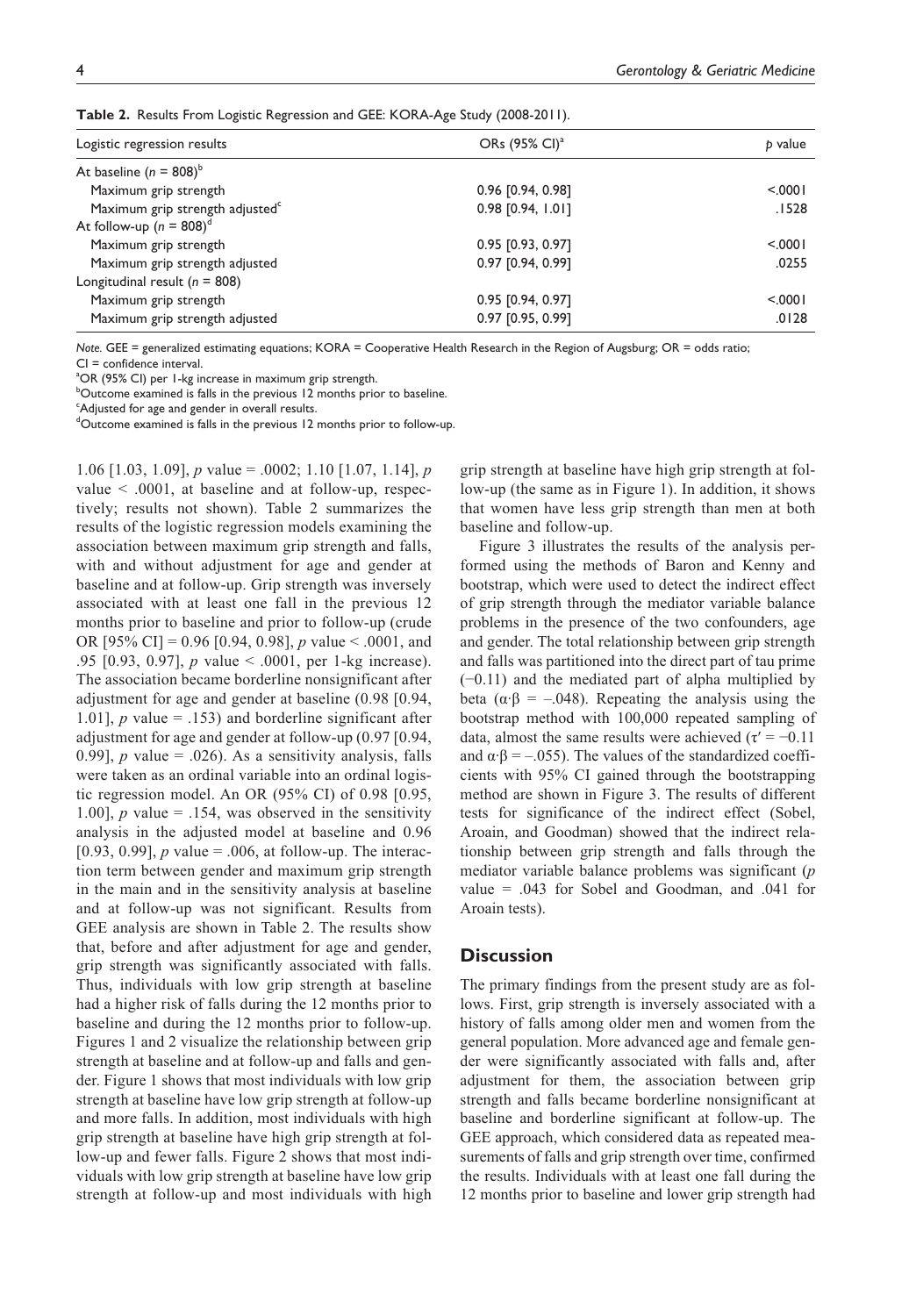

**Figure 1.** Maximum grip strength at baseline and at followup in men and women: KORA-Age study (2008-2011). *Note.* Empty circles display female participants, black triangles male participants. Filled circles (overlapping a triangle and a circle) mean that female and male have the same maximum grip strength at baseline and at follow-up. KORA = Cooperative Health Research in the Region of Augsburg.



**Figure 2.** Maximum grip strength at baseline and at followup specified by fall status: KORA-Age study (2008-2011). *Note.* Empty circles display participants without falls, black triangles participants with falls. Filled circles (overlapping a triangle and a circle) mean that participants with falls and participants without falls have the same maximum grip strength at baseline and at follow-up. KORA = Cooperative Health Research in the Region of Augsburg.

a higher risk of falls during the 12 months prior to follow-up.

Falls are a common event among older adults and are associated with serious consequences including decreases in social and physical activities, disability, hospitalization, and loss of independence (Peeters et al., 2015). In the Longitudinal Aging Study Amsterdam (Pijpers et al., 2012), low grip strength and physical performance were significantly related to an increased risk of recurrent falls in older community-dwelling participants with and without diabetes. The Women's Health and Aging Study tested the hypothesis, using longitudinal data from older



**Figure 3.** Results from path analysis for the mediator variable balance problems: KORA-Age study (2008-2011). *Note.* Maximum grip strength was classified into three groups using tertile values as cutoff points, falls and balance problems as dichotomous variables with the values 0 for participants without and 1 for those with one or more falls and balance problems, respectively. Results refer to the model with adjustment for age and gender at follow-up. Alpha, tau, tau prime, and beta are the standardized significance coefficients from the logistic regression analysis: (a) analysis of the mediator as outcome and grip strength as the independent variable (alpha); (b) analysis of falls as the outcome and grip strength as the independent variable (tau); and (c) analysis of falls as the outcome and grip strength as the independent variable adjusted for the mediator variable (tau prime, beta).

women, whether those with a faster rate of decline in grip strength would be at higher risk of falls compared with those who had a weaker single grip measurement (Xue et al., 2011). The latter study suggests that at least some of the risk attributable to weakness can be restated as risk attributable to the rate of losing strength.

The Prospective Urban–Rural Epidemiology study, a large, longitudinal population study carried out in 17 countries of varying incomes and sociocultural settings, found no strong association between grip strength and the risk of injury from a fall (Leong et al., 2015). It has been assumed that muscle strength may be a marker of other factors, such as balance, as the most important component in mediating the risk of falls (Sherrington, Whitney, & Close, 2008). Therefore, we assessed the mediating role of balance problems on the relation between grip strength and falls using two different methods. Although this is a common method in sociological and psychosocial studies, this method has rarely been used in the evaluation of health care studies (Mackinnon & Dwyer, 1993). The results from our study confirm the potential impact of balance on reduction in falls, as the indirect effect of grip strength through the mediator variable balance problems was statistically significant after adjusting for age and gender. However, the significant association between grip strength and falls continued to exist when the indirect effect of balance problems was statistically removed. Of note, a most recent metaanalysis revealed merely small correlations between measures of balance and lower extremity muscle strength in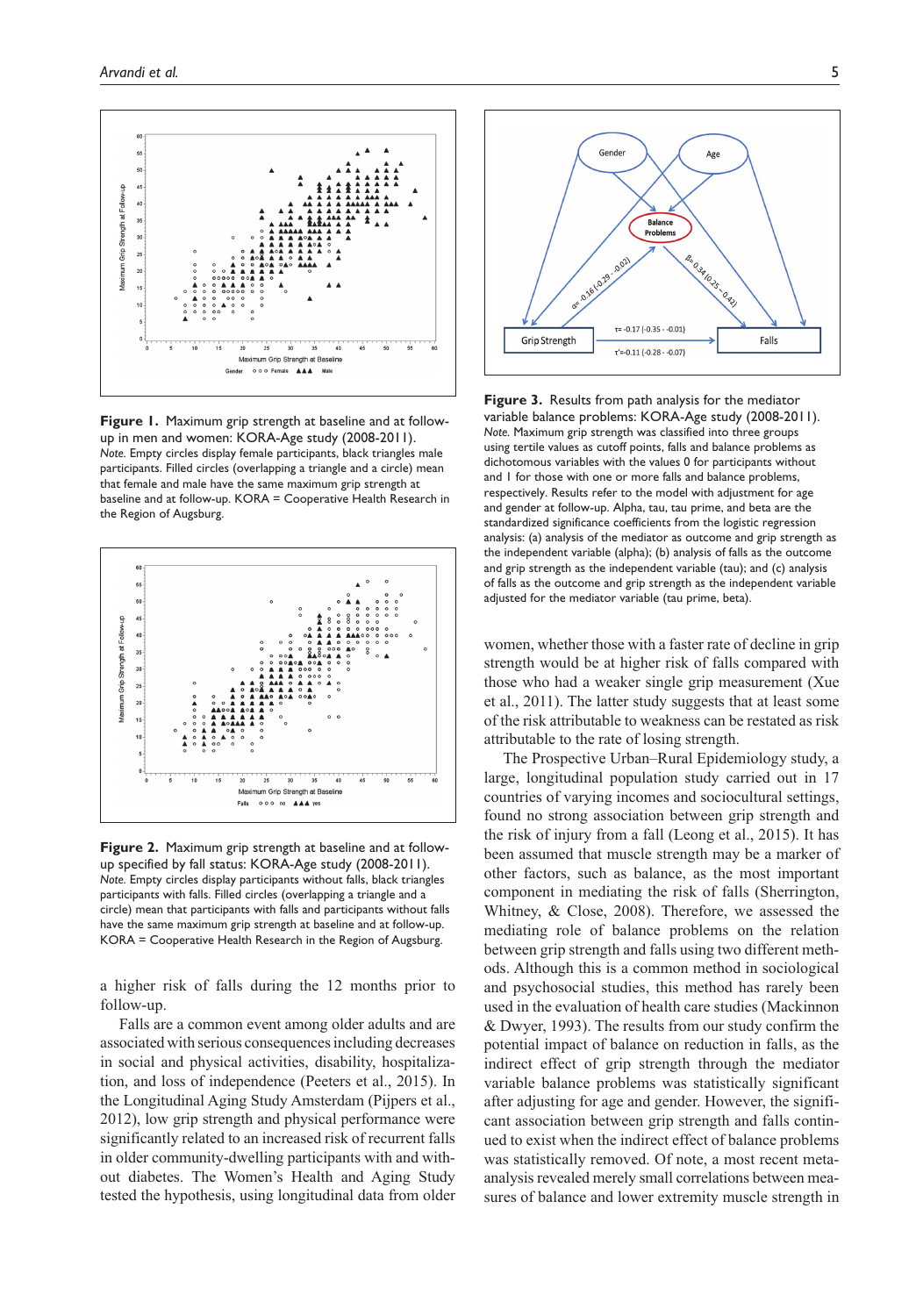older adults (Muehlbauer, Gollhofer, & Granacher, 2015). Possible explanations behind this observation may include different neural mechanisms involved during the execution of a strength- or balance-related task with different activation patterns (Schubert et al., 2008). In addition, balance itself may affect muscle strength through transfer effects (Gruber et al., 2007). In the Lifestyle integrated Functional Exercise (LiFE) approach, which embeds strategies to improve balance, ankle strength, a prime factor for postural stability, significantly improved compared with the structured control program (Clemson et al., 2012). Accordingly, the integration of both balance and muscle-strengthening exercises into daily life activities may reduce the rate of falls in older people.

Our study has several strengths and limitations. A major strength of this study is the inclusion of a number of participants aged ≥80 years and the use of an objective and standardized test for the assessment of maximal muscular strength. Handgrip strength is considered a strong predictor of muscle mass and leg strength in frail older people (Tieland, Verdijk, de Groot, & van Loon, 2015). Furthermore, we have investigated the indirect effect of balance problems on the relation between grip strength and falls. We adjusted the model for two main confounders, age and gender; however, as shown by Hernan and colleagues via causal graph illustration (Cole & Hernan, 2002), there are situations in which such analyses can be biased because of unmeasured confounders. Therefore, the results of the mediator analysis should be interpreted with caution. More complicated mediator analyses and models including multiple mediators in one model were not considered in our study. Also, due to the definition of mediator, we should take the balance problems variable prior to the outcome but, as we had only two measurements of balance problems at baseline and at follow-up and as the time difference between the two measurements was about 3 years, we took the values of balance problems at follow-up as a proxy in our analysis. Furthermore, although the GEE method is able to take all available data into account in a balance problems design (fewer numbers of observations at follow-up in our study), which leads to a more efficient effect estimate, we preferred to have one dataset with fewer individuals but full information for the variables required, namely, grip strength, falls, age, and gender, to be able to compare the results of logistic regression with GEE analysis. Finally, as this is an observational study, we could only assess statistical associations and not causal relationships. Ultimately, randomized intervention studies aiming to increase muscular strength in older adults will be needed to show whether the observed associations are causal and whether falls can be prevented by increasing muscular strength.

In conclusion, our findings suggest that low muscle strength is inversely associated with falls in old age. The observed association may be partly mediated by balance problems. Thus, the integration of both balance and muscle-strengthening exercises into daily life activities seems to be a promising means of reducing the adverse effects of low muscle strength on falls.

### **Authors' Note**

Barbara Strasser is now affiliated to Department of Epidemiology and Preventive Medicine, Regensburg University Medical Center, D-93053, Regensburg. She can be contacted at Barbara.Strasser@klinik.uni-regensburg.de.

#### **Declaration of Conflicting Interests**

The author(s) declared no potential conflicts of interest with respect to the research, authorship, and/or publication of this article.

#### **Funding**

The author(s) disclosed receipt of the following financial support for the research, authorship, and/or publication of this article: The KORA research platform (Cooperative Health Research in the Region of Augsburg) was initiated and financed by the Helmholtz Zentrum München (German Research Center for Environmental Health), which is funded by the German Federal Ministry of Education and Research and by the State of Bavaria. The KORA-Age study was part of the program "Health in Old Age," which was financed by the German Federal Ministry of Education and Research (BMBF FKZ 01ET0713). This research was partially supported by the Tyrolean Science Fund (Project No. 0404/1398, 2014-15).

#### **References**

- Cattagni, T., Scaglioni, G., Laroche, D., Van Hoecke, J., Gremeaux, V., & Martin, A. (2014). Ankle muscle strength discriminates fallers from non-fallers. *Frontiers in Aging Neuroscience*, *6*, Article 336.
- Chan, B. K., Marshall, L. M., Winters, K. M., Faulkner, K. A., Schwartz, A. V., & Orwoll, E. S. (2007). Incident fall risk and physical activity and physical performance among older men: The osteoporotic fractures in men study. *American Journal of Epidemiology*, *165*, 696-703.
- Clemson, L., Fiatarone Singh, M. A., Bundy, A., Cumming, R. G., Manollaras, K., O'Loughlin, P., & Black, D. (2012). Integration of balance and strength training into daily life activity to reduce rate of falls in older people (the LiFE study): Randomised parallel trial. *British Medical Journal*, *345*, Article e4547.
- Cole, S. R., & Hernan, M. A. (2002). Fallibility in estimating direct effects. *International Journal of Epidemiology*, *31*, 163-165.
- Cruz-Jentoft, A. J., Baeyens, J. P., Bauer, J. M., Boirie, Y., Cederholm, T., Landi, F., . . . European Working Group on Sarcopenia in Older People. (2010). Sarcopenia: European consensus on definition and diagnosis: Report of the European working group on Sarcopenia in older people. *Age Ageing*, *39*, 412-423.
- de Rekeneire, N., Visser, M., Peila, R., Nevitt, M. C., Cauley, J. A., Tylavsky, F. A., & Harris, T. B. (2003). Is a fall just a fall: Correlates of falling in healthy older persons. The health, aging and body composition study. *Journal of the American Geriatrics Society*, *51*, 841-846.
- Gruber, M., Gruber, S. B., Taube, W., Schubert, M., Beck, S. C., & Gollhofer, A. (2007). Differential effects of ballistic